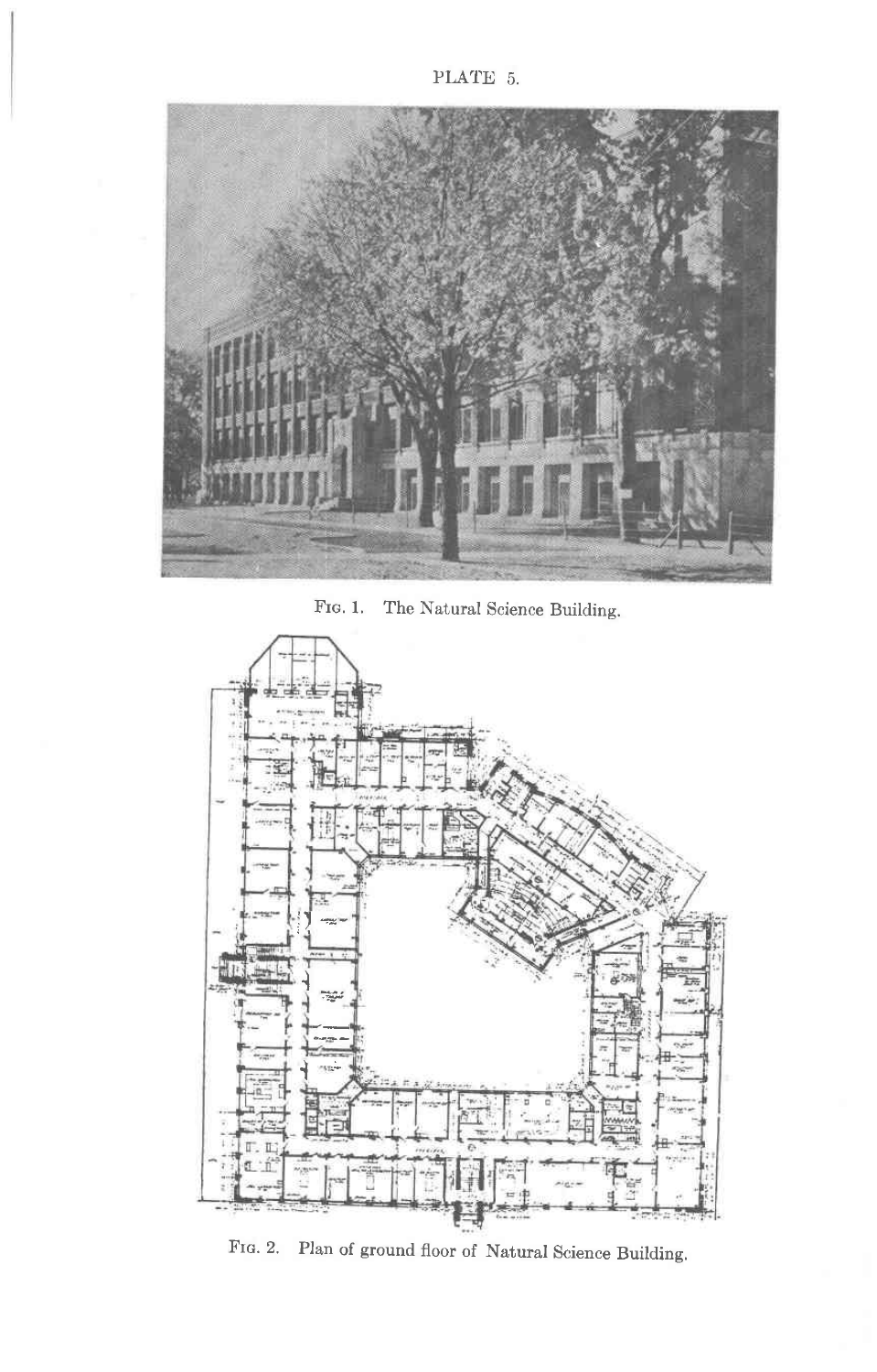THE AMERICAN MINERALOGIST

# Vol. 4 MAY, 1919 No. 5

# THE NEW MINERALOGICAL LABORATORY AT THE UNIVERSITY OF MICHIGAN

EDWARD H. KRAUS

## University of Michigan

The preëminent position of the United States in the production of minerals and mineral products, and the vastness of our mineral resources, have been brought forcibly to the attention of the general public by the war. Further, the application of petrographic-optical methods to the solving of special problems imposed by the war, for example in the production of optical glass and the developing of spark plugs to meet the exacting requirements of airplane service, to mention only two cases, has also served to stimulate interest in the study of minerals and the methods devised by mineralogists and petrographers. Chemists, physicists, ceramists, and engineers have come to realize that in many fields of human endeavor a knowledge of mineralogy is absolutely indispensable. Hence, it is reasonable to assume that mineralogy and allied subjects will gain in favor with college students as fields offering unexcelled opportunities for men of scholarly instincts both on account of the many purely scientific problems to be solved, and because of the diversified applications of mineralogical methods to be made in commerce and industry. It therefore appears that a series of articles describing the facilities for instruction in mineralogy and cognate subjects at the various institutions of higher education in America is fully justified, for the time is at hand when we must make<br>example of the assume leadership in this important field. The every effort to assume leadership in this important field. present article describes the Mineralogical Laboratory recently completed at the University of Michigan, and the development of the subject at that institution. It is hoped that similar articles descriptive of the facilities for the teaching of mineralogy at other institutions may be published in due time.

One of the first purchases authorized by the board of regents of the University of Michigan, founded March 18, 1837, was that of the well-selected collection of minerals then owned by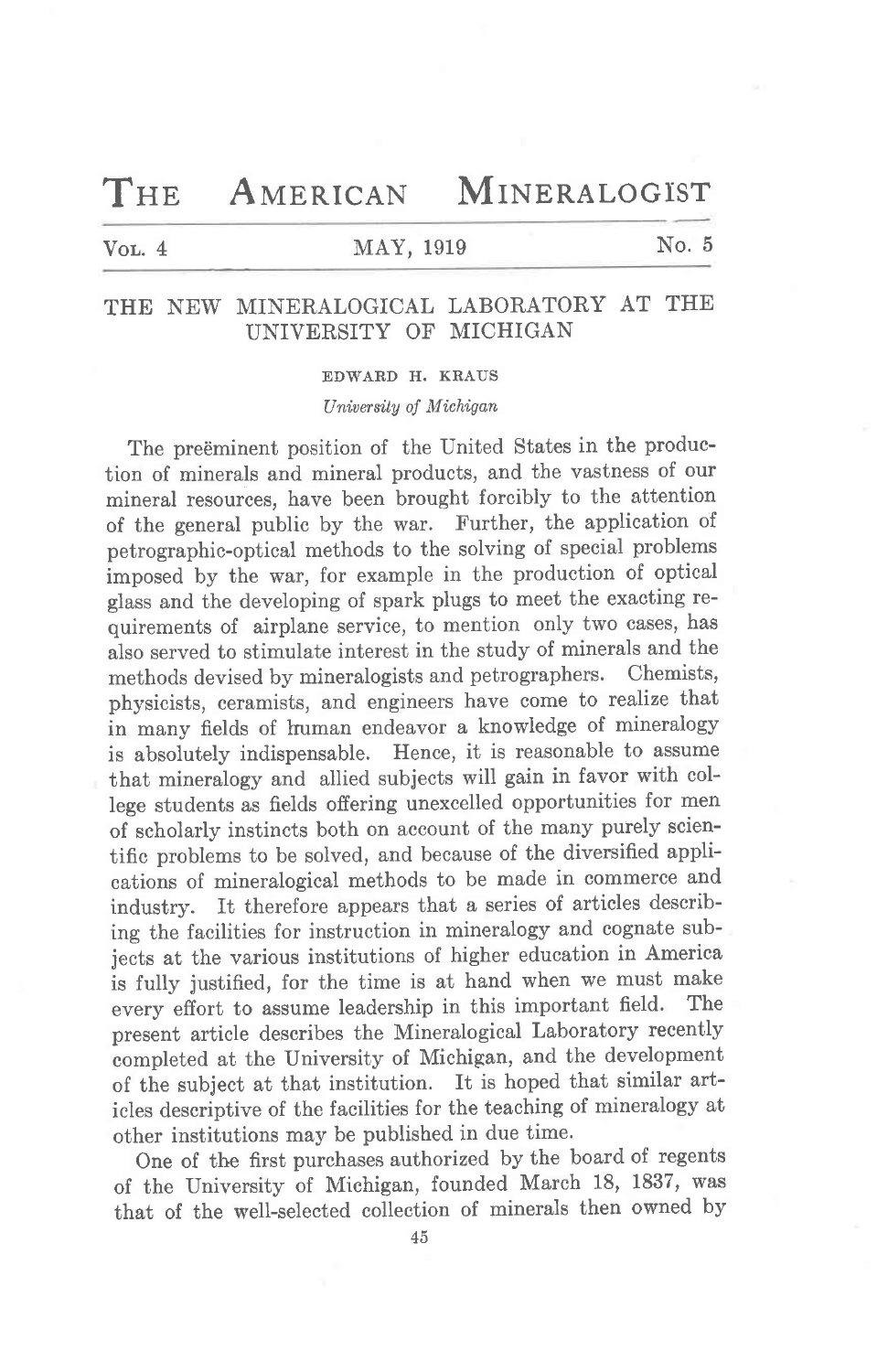Baron L. Lederer of New York City. This collection contained twenty-six hundred specimens, mostly from foreign localities. It became the property of the University early in 1838, and later Baron Lederer augmented it by a gift of many exceedingly desirable specimens. Thus, when the institution was formally opened for instruction in 1841, a mineral collection of approximately five thousand entries was available. From that time on, the acquisition of minerals and rocks has been constant, thru purchase and gift, so that the various collections now aggregate approximately forty thousand specimens.

From the beginning of the University, the teaching staff has always included someone competent to offer courses in mineralogy, altho for many years mineralogy was not an independent department, but was affiliated with chemistry. In 1838 the distinguished scientist, Douglass Houghton, was appointed professor of chemistry and mineralogy, which position he held until 1845, altho he never gave instruction in either subject. The first actual work in mineralogy was given by Dr. Silas H. Douglas, who was professor of chemistry, mineralogy and geology, from 1846 until the early seventies. During this period the importance of the subject had grown to such proportions that late in the seventies a separate department was created with Professor W. H. Pettee in charge, and he continued to give all the instruction in mineralogy until the time of his death in 1904.

In the early days of the University, the collections were housed at various times in different buildings, until the completion of the museum building in 1881, when approximately one half of the main floor was devoted to the mineralogical collections. With the rapid growth of the university during the nineties it became necessary to use the museum for general instructional purposes and consequently the mineral collections were removed to Tappan Hall, where they remained, for the most part inaccessible to the public or the student body in general, until the completion of the Natural Science Building in 1915.

Over twenty-five years ago it became apparent that the natural sciences were rapidly outgrowing their quarters, and repeated efforts were made to obtain more suitable laboratory facilities. These were all unsuccessful. In the spring of 1913, however, the state legislature appropriated \$375,000 for a building to house the following departments: botany, forestry, geology, mineralogy, psychology, and zodlogy. Various eommittees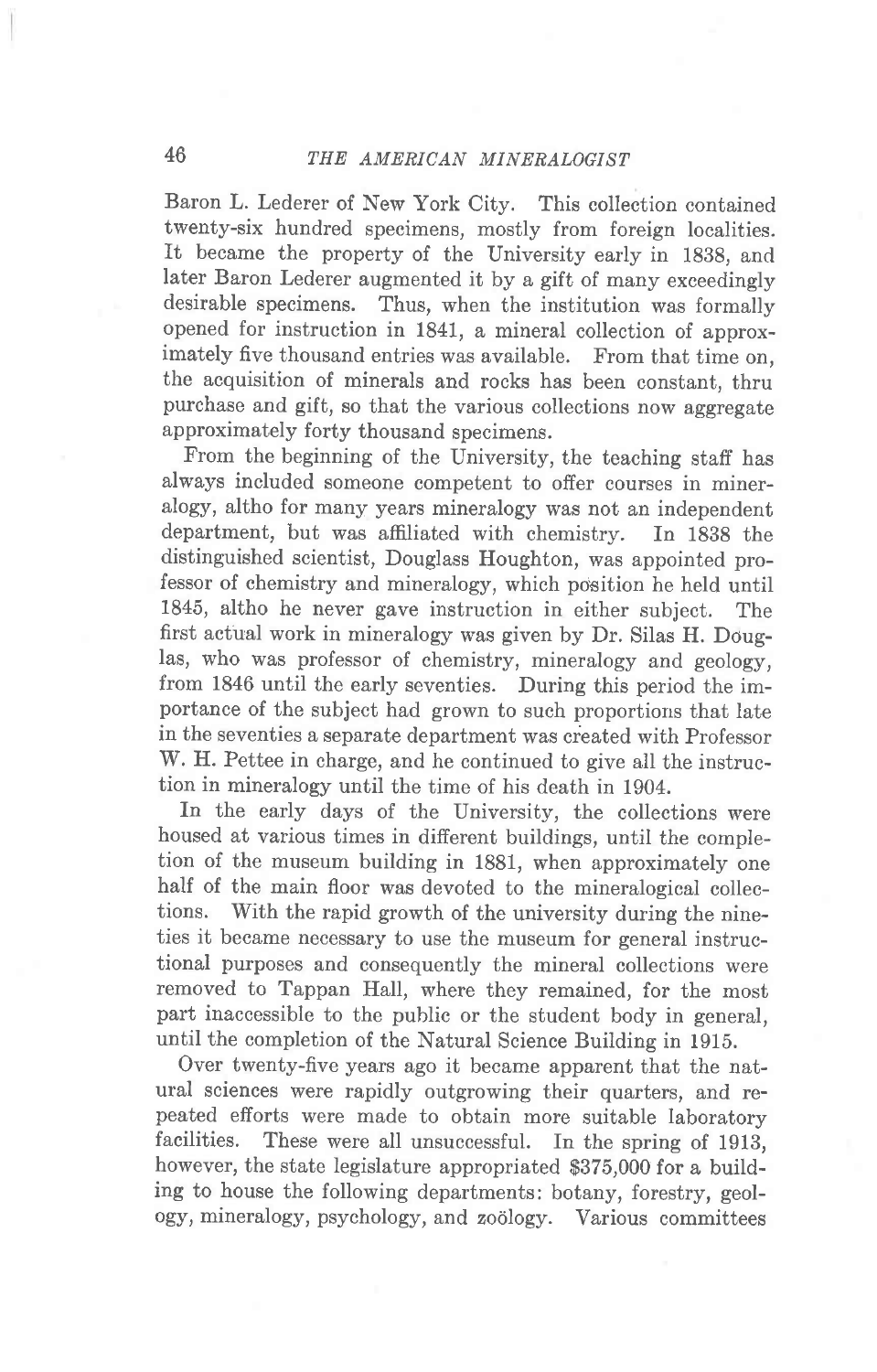were authorized to visit important institutions east and west, and to make an exhaustive study of the best available methods and facilities for instruction in the several subjects concerned. These committees were always accompanied by the architect, Mr. Albert Kahn of Detroit, who was thus enabled to secure first-hand information concerning the needs of the building. Each department was requested to submit to Mr. Kahn an outline of its needs and to indicate what its staff considered an ideal<br>expansion of the floor space to be allotted to it. Mr. Kahn arrangement of the floor space to be allotted to it. and his associates succeeded to a remarkable extent in incorporating in the final plans most of the suggestions thus made.

The construction of the building was begun in the spring of 1914, and it was ready for occupancy in the fall of the following year. Reinforced concrete construction, similar to that employed in modern factories, forms the basis of the building. Dark red tapestry brick, simple patterns in terra cotta, Berea sandstone, and Bedford limestone, have all been used to good effect in producing a simple but rather pleasing exterior. (See Frontispiece, Fig. 1.) One of the chief aims in mind in designing the building was to secure a maximum amount of floor space and light, even tho exterior appearance might have to be sacrificed. Utility was placed above architectural beauty.

The building is absolutely fireproof. Every office or laboratory is exactly the width of the space between the piers, or multiples of that space. The entire space between piers is glass, thus affording a flood of light at one end of each room. This is a departure from ordinary laboratory design, but it meets the requirements of laboratory instruction so admirably that it undoubtedly will influence the design of many laboratory buildings in the future. This building is the largest on the university campus, its extreme dimensions being 74.06 m. (243 ft.) by 79.86 m. (262 ft.). It contains about 14,400 sq. meters (155,000 sq. ft.) of floor space, distributed among 270 rooms. The plan of the first or ground floor is shown in Fig. 2. Each of the six departments in the building has been assigned a section from the ground floor to the roof rather than each taking a separate floor. This gives each department the advantages of the basement for laboratory facilities involving heavy machinery or apparatus; convenient offices, lecture rooms, laboratories, and collection rooms on the second and third floors; and airy rooms unobstructed by trees on the fourth floor.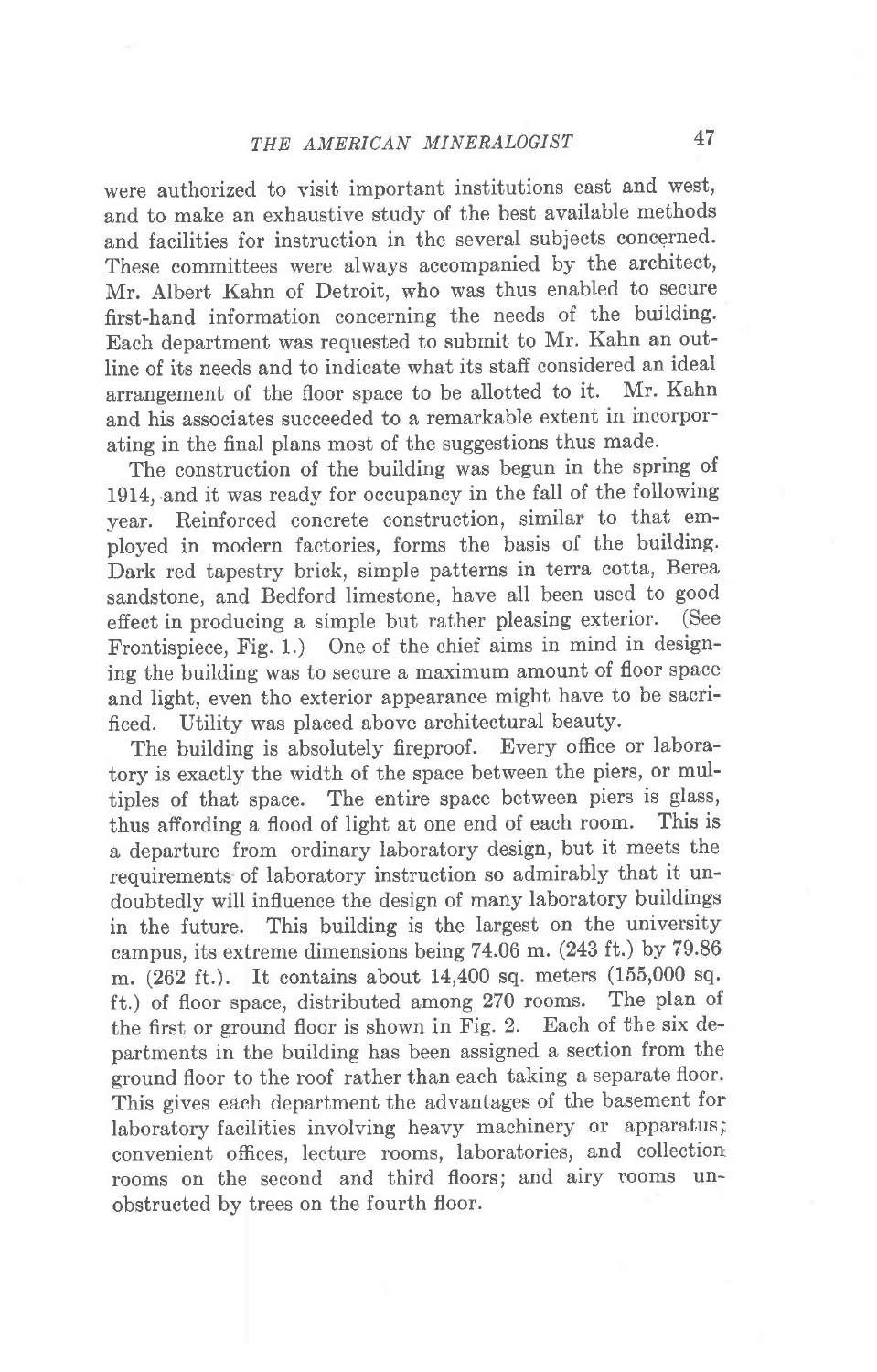The Mineralogical laboratory is admirably located, occupying the northeast portion of the building. The exposure to the north is most desirable and on the second and fourth floors is about 36.57 m. (120 ft.) in length, and 28.95 m. (95 ft.) on the first and third floors. In all there are thirty-six rooms. On the first or ground floor, Fig. 3, there is a suite of five rooms designed for research purposes. Three of these rooms have light-tight shutters and are provided with non-vibration piers equipped with water, gas, compressed air, and alternating and direct cur-



FIG. 3.

rents. Between these three rooms are two smaller ones which serve as offices for those engaged in research on this floor. Across the hall are the packing, store, and grinding rooms. In the latter, a simple but very efficient cutting, grinding and polishing machine, for the making of thin sections, is installed. This apparatus was made in the instrument shops of the University.

On the second or main floor, Fig. 4, are the large room devoted to the exhibition collections, the general lecture room of the department, an office, and two model rooms. The general lec-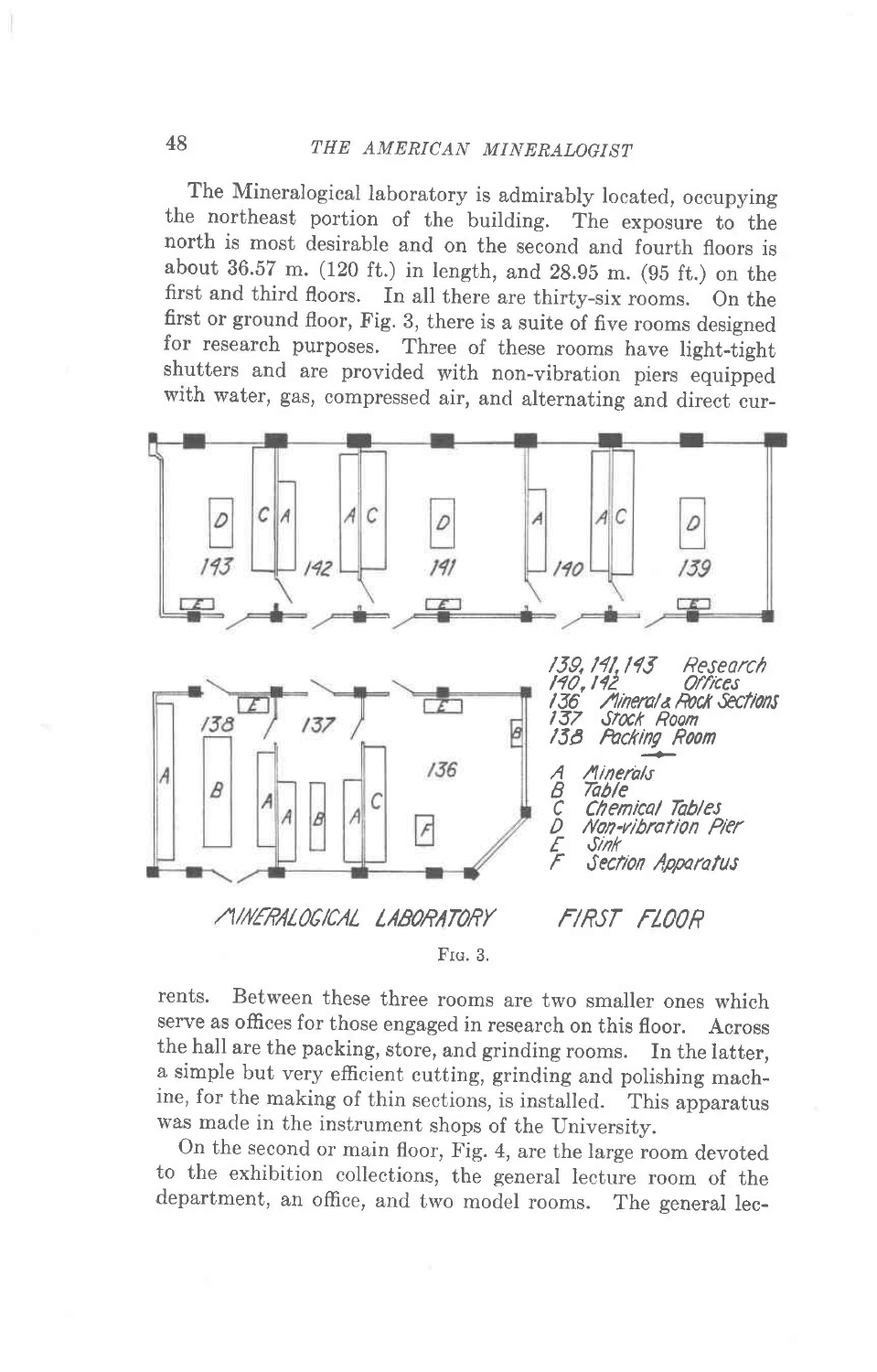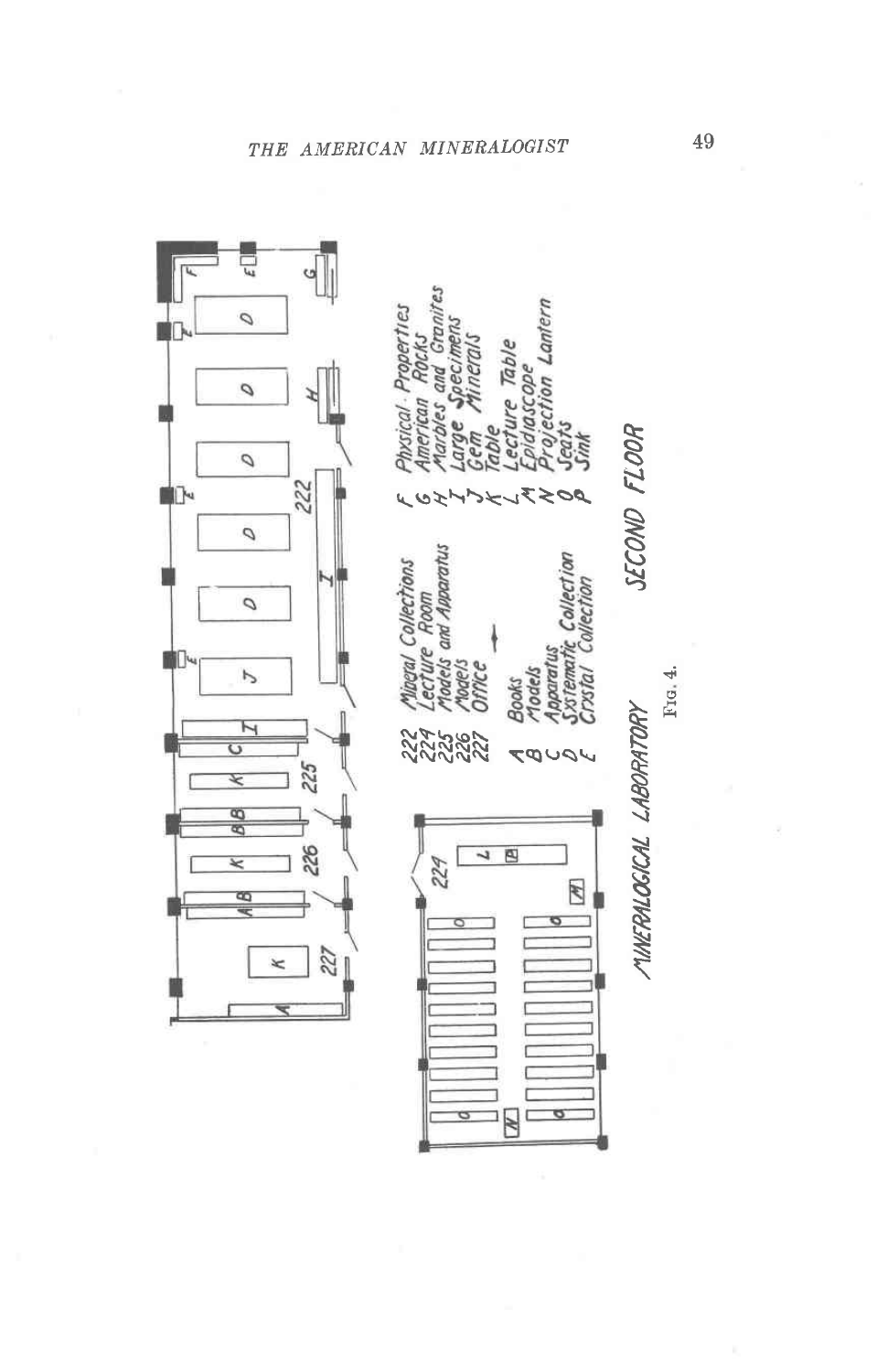ture room is  $7.3 \times 14.6$  m.  $(24 \times 48$  ft.) in size, and has a seating capacity of one hundred and ten. A portion of its floor is raised so as to insure an unobstructed view to every<br>student. The lecture table is unusually large and contains 25 The lecture table is unusually large and contains 35 drawers in which the lecture collections of crystals and minerals are kept. The table is also equipped with water, sink, gas, compressed air, and outlets for both direct and alternating currents. Back of the table the blackboard extends across the entire end of the room, and above are mounted maps, charts; and two screens for projection purposes, one of which is placed in the center, the other to one side. The central screen is for use with an ordinary projection lantern mounted in the rear end of the room. The other screen is used in connection with a Leitz The other screen is used in connection with a Leitz epidiascope, by means of which opaque objects, lantern slides, containers with liquids, and microscopic objects, such as thin sections, fragments, and so forth, may be projected in either ordinary or polarized light. While the use of this instrument is absolutely indispensable in the instruction in physical crystallography, it is also frequently employed in several of the more elementary courses.

Accessory apparatus, perfected in the laboratory, makes it also possible to use the epidiascope to project the double refraction of light by calcite rhombs upon the screen, and to determine the vibration directions of the emergent rays when the rhombs are in different positions. In order that students may follow this instructive experiment easily, the ordinary projection lantern is also used to throw upon the central screen a slide showing what is to be expected when the rhombs are rotated thru various angles. The well-known Mitscherlich experiment, involving the variation of the optic angle of gypsum with the temperature, is also easily demonstrated.

Immediately across the corridor are the model rooms containing extensive collectious of large glass, wooden, and paper crystal models for lecture demonstrations, and abundant apparatus to illustrate the various physical and optical properties of crystals, including a Fuess monochromator, Abbe refractometer, and numerous microscopes of representative makes. The exhibition collections are immediately adjacent to these rooms, as is also the office of the head of the department.

The room containing the mineral collections is  $7.3 \times 21.9$  m.  $(24 \times 72$  ft.) in size. It is exceptionally well lighted, for the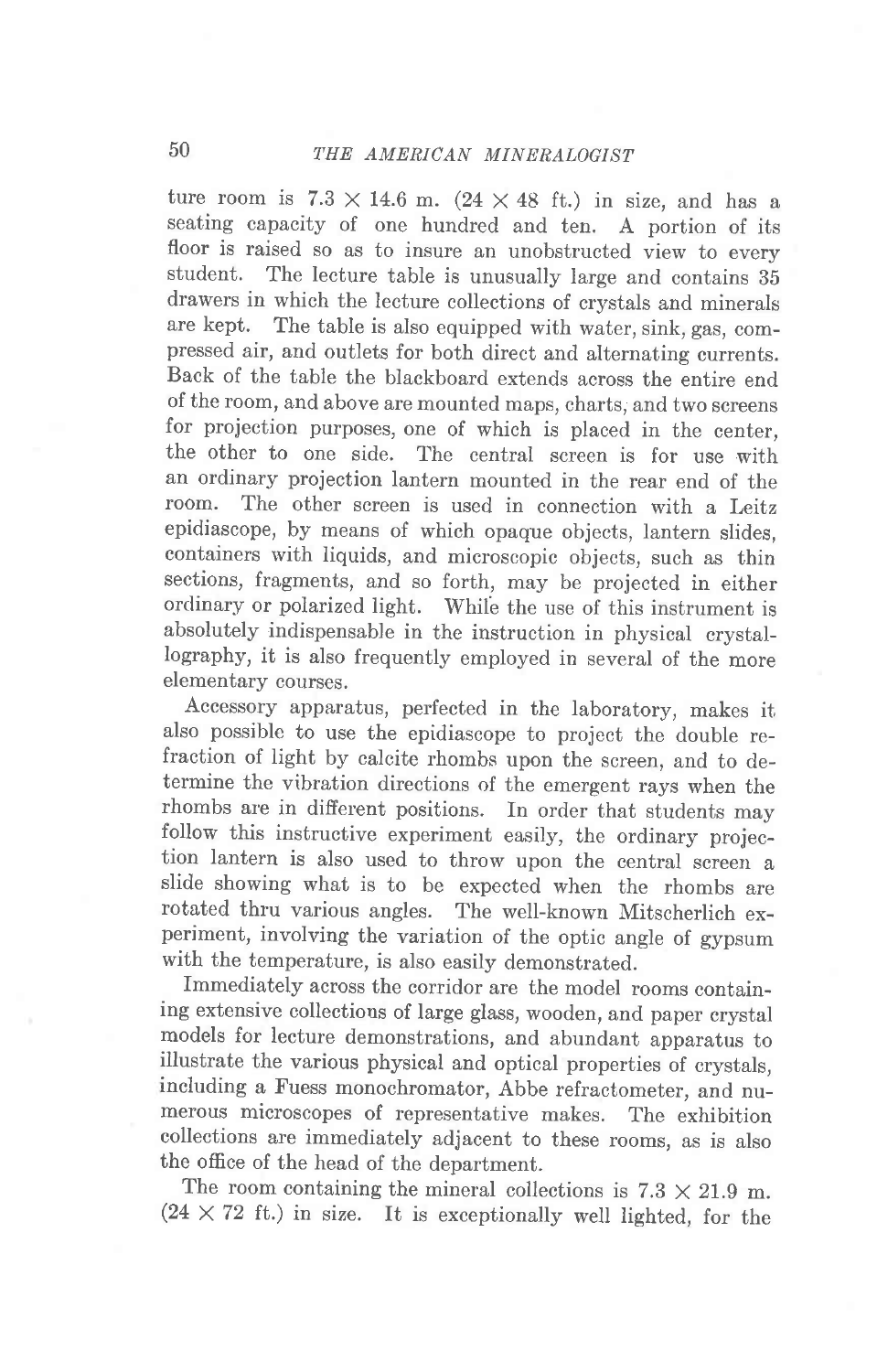north and east exposures are practically all glass. The exhibition collections may be grouped as follows:  $(A)$  Mineral collections,  $(B)$  Gem collections,  $(C)$  Rock collections.

 $(A)$  Mineral Collections.—The systematic collection is exhibited in five double cases in the center of the room. Here may be found many of the minerals of the original Lederer collection referred to earlier. Important additions have been made recently by Dr. L. L. Hubbard, of Houghton, Michigan, formerly state geologist of Michigan, and at present one of the regents of the University. This systematic collection contains approximately 3,000 specimens, and includes many of the rarer species.

Collections of natural crystals and of glass crystal models are arranged in small wall cases between the windows on the north and east sides of the room. The various physical properties of minerals are illustrated by well-selected groups aggregating 250 specimens, displayed in the northeast corner. Large and unusual specimens are exhibited in the deeper wall cases on the south and west side.

(B) Gem Collections.—Representatives of the important natural, synthetic, and imitation gems, together with uncut material, occupy one double case in the center of the room. The varjous steps in the cutting and polishing of gems, as well as the various types of cutting, are illustrated by well-selected suites.

(C) Rock Collections.—These occupy wall cases on the south side of the room near the east end. One group consists of 125 specimens of important American rocks. A second group contains 190 slabs of polished marbles and granites, representative of the principal foreign and domestic building and decorative stones. Adjacent to these is a collection of 105 specimens illustrating the important rocks and minerals occurring within the state of Michigan.

All cases in this room are provided with ample drawer and shelf space for duplicate specimens' Special mention should also be made of a series of iwenty large photographs illlustrating the development of diamond mining in South Africa, which are mounted on the walls over the side cases. Fig. 5 gives a partial view of this room.

on the north side of the third floor (Fig. 6) are located the laboratories for general mineralogy and for advanced rock and mineral analysis, with a professor's office and a balancc room be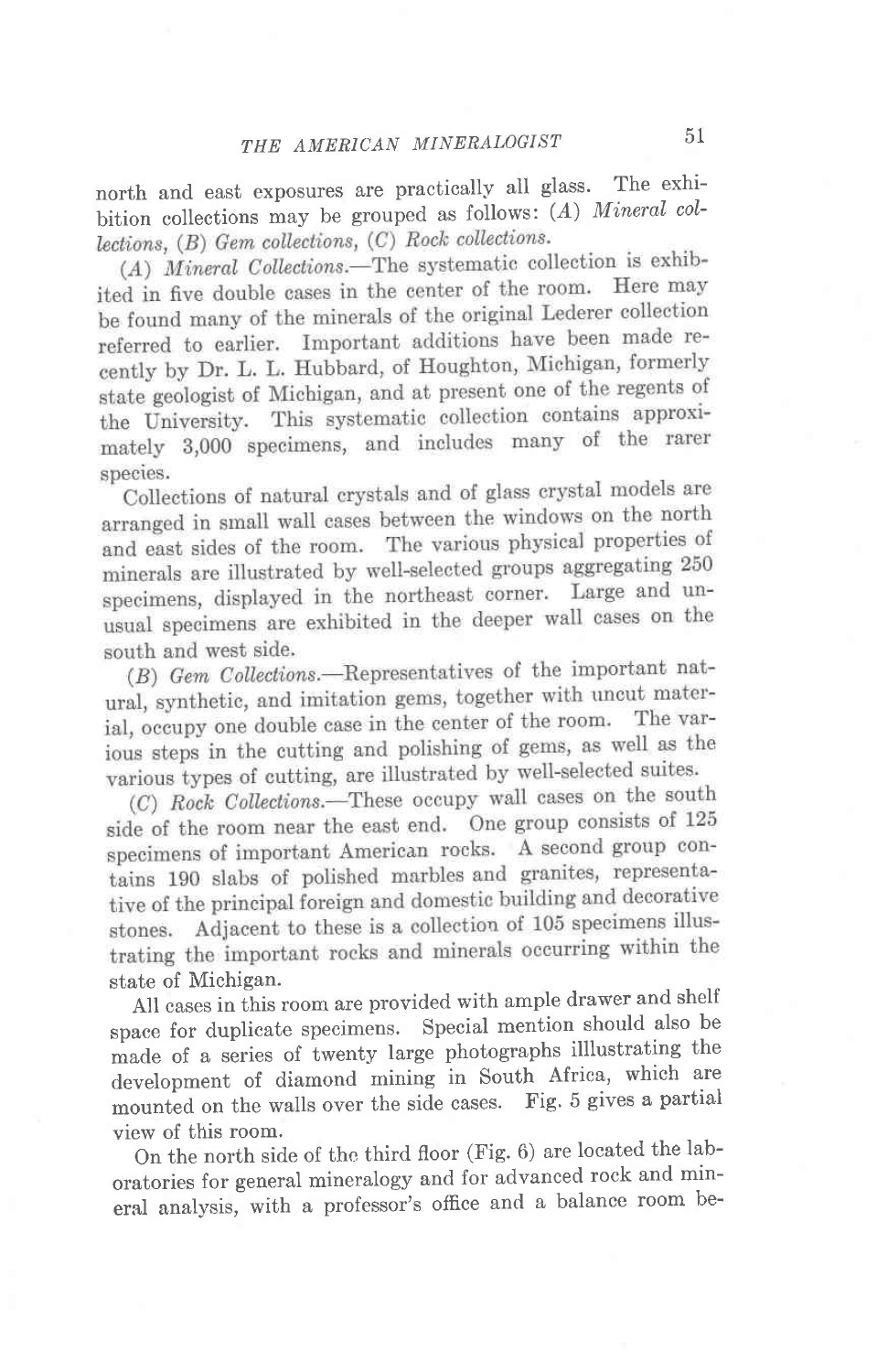tween them. These laboratories and rooms are all intercommunicating. Across the corridor are the laboratory for blowning Across the corridor are the laboratory for blowpipe methods, with a stock room adjoining, and two rooms suitable for assistants or advanced students.<br>The laboratory for general mineralogy (Room 333) has been

made especially attractive and is conveniently arranged. The various collections of crystal models, natural crystals, and minerals for determination at sight, by means of physical properties, are placed in cases on three sides of the room. The drawers are<br>of such size that they can be easily handled by students. Four double tables, accommodating 48 students, are placed immedi\_



ately next to the windows, thus insuring abundant daylight, so necessary for the accurate recognition of the various physical properties. Fig. 7 shows the arrangement of this room (No. 333), which is 7.3  $\times$  14.6 m. (24  $\times$  48 ft.) in size. On the walls are many photographs illustrative of well-known mining local-<br>ities and methods. There are also photographs of distinguished ities and methods. There are also photographs of distinguished<br>mineralogists. A large portrait of the late Professor W H A large portrait of the late Professor W. H. Pettee, for many years in charge of the department, hangs in a prominent place on the east wall. These photographs prove very instructive to students, especially those from foreign countries.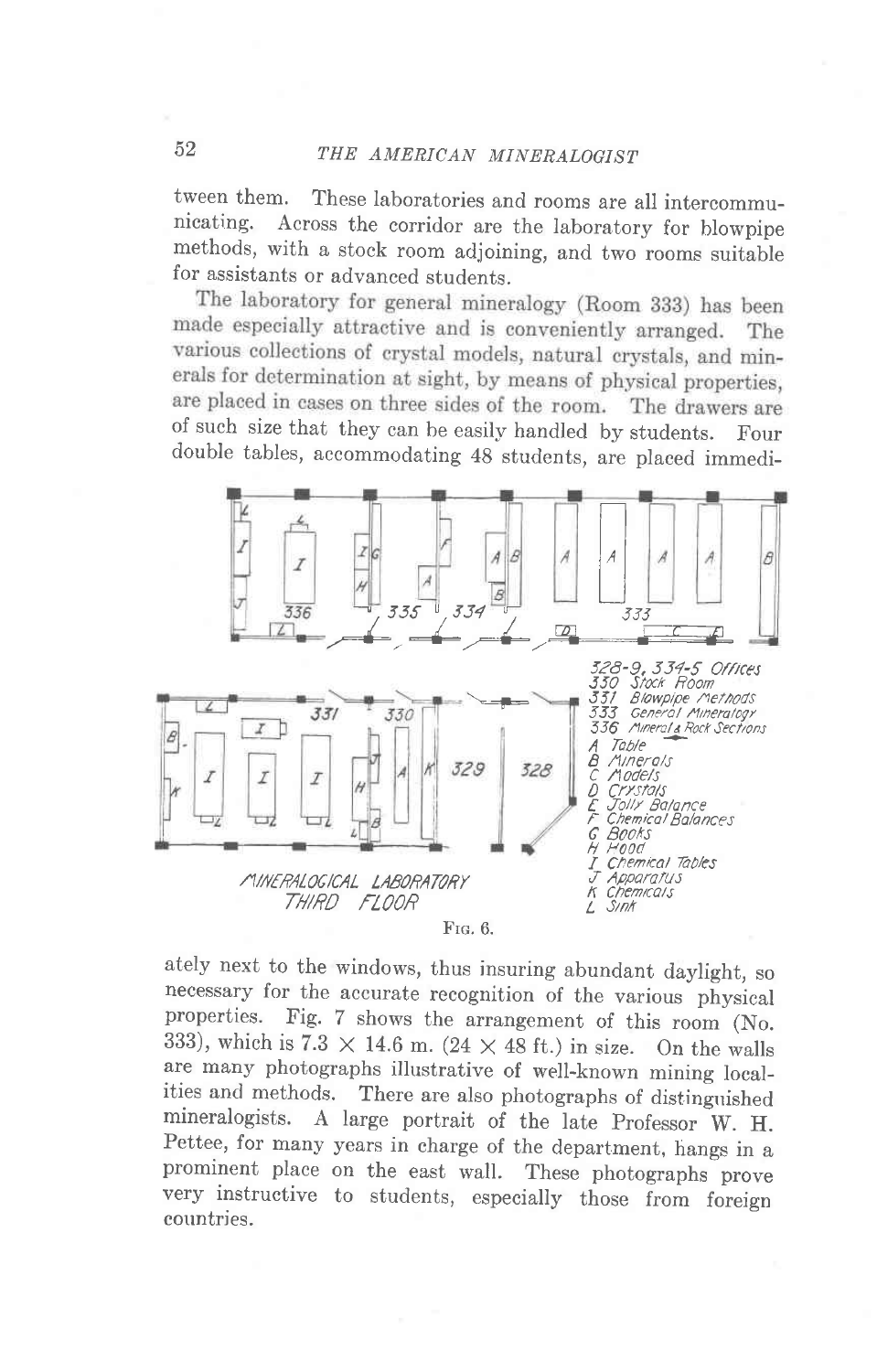PLATE 6.



FIG. 5. Partial view of room containing the collections.



FIG. 7. The laboratory for General Mineralogy, Room 333.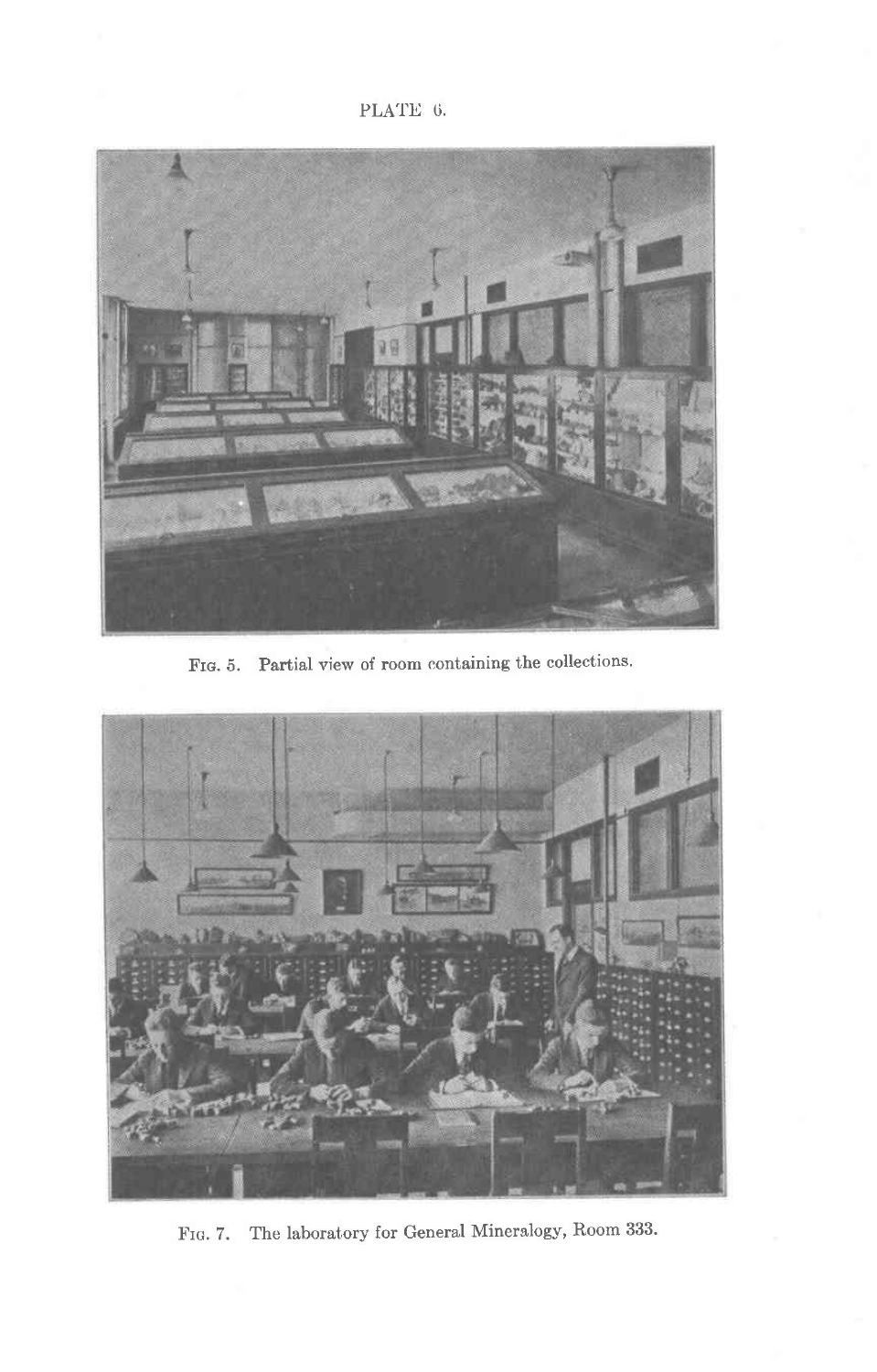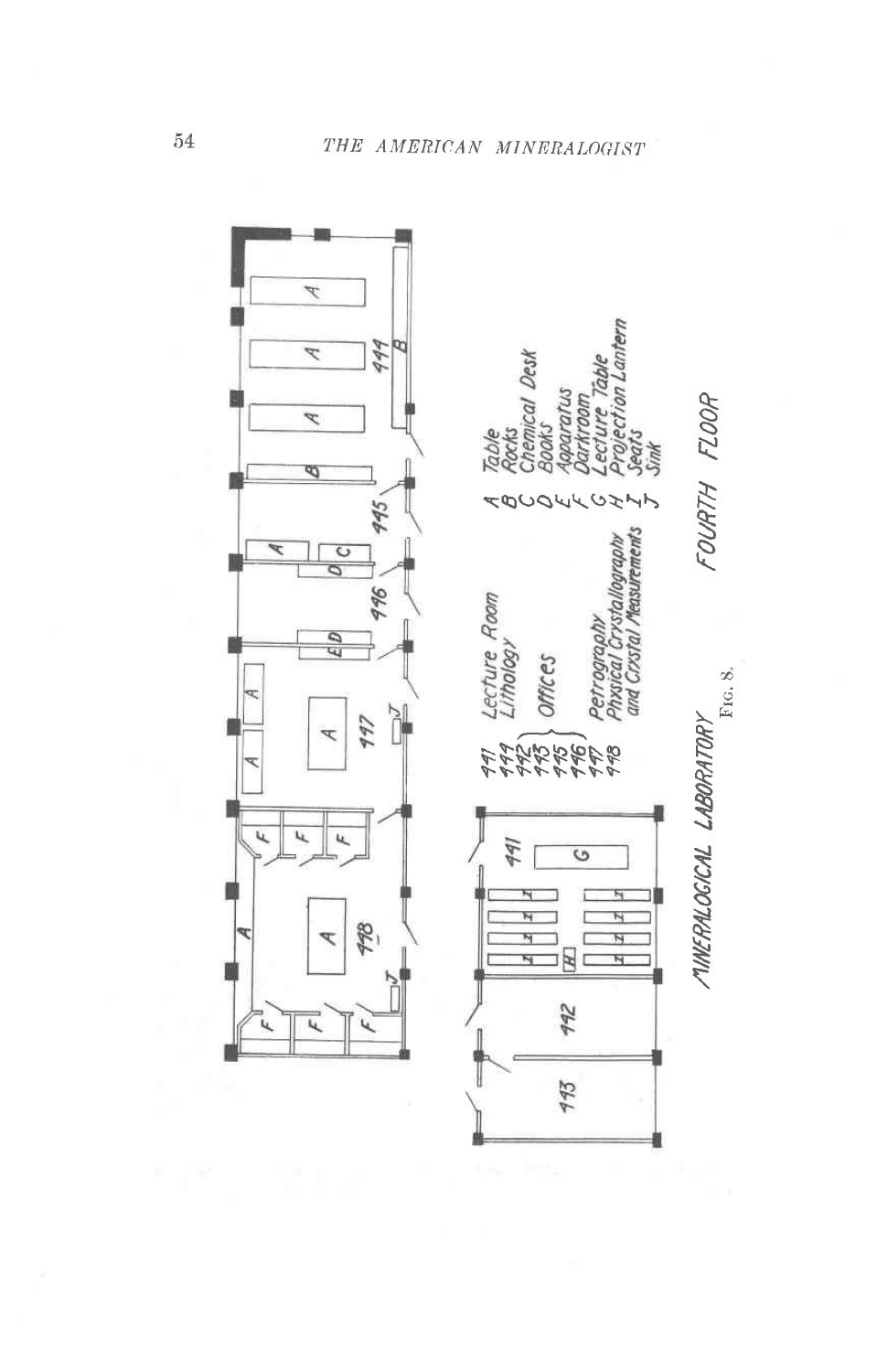The laboratory for rock and mineral analysis is a two-unit room, namely  $7.3 \times 7.3$  m.  $(24 \times 24$  ft.). It is a fully equipped modern laboratory for quantitative analysis. The room for<br>blowning methods is  $7.3 \times 10.95$  m  $(24 \times 36$  ft.) in size. It blowpipe methods is  $7.3 \times 10.95$  m.  $(24 \times 36$  ft.) in size. contains three large desks with individual drawers for fifty-six students. Each student is supplied with gas and compressed air, so that the ordinary mouth blowpipe may be easily replaced by the blast torch. There is also an excellent demonstration desk. Altho most of the work done in this laboratory is of a qualitative character, instruction is also given in quantitative blowpipe methods.

On the fourth floor, Fig. 8, with exposures to the north, are the lithological, petrographical, and crystallographical laboratories, and two offices. There are also two offices for assistants<br>and a small lecture room with southern exposure. The lecture and a small lecture room with southern exposure. room is used principally for classes in lithology.

In general arrangement, the lithological laboratory is similar to that of the general laboratory on the third floor, already described. Double tables are placed in the center of the room, the cases for the study and determinative collections of rocks being arranged on two sides of the room, which has exposures to the north and east. The room is  $7.3 \times 10.95$  m.  $(24 \times 36$  ft.) in size.

In the petrographical laboratory,  $7.3 \times 7.3$  m. ( $24 \times 24$  ft.) in size, the working table extends across the north end of the room, and is placed immediately next to the windows. Being above the trees, there is an unobstructed view for microscopic work at all times during the day. This table is equipped with electric light, gas, and compressed air. A large case contains much of the smaller accessory apparatus used in petrographical optical methods. A table of large size in the center of the room provides ample space for reference books and other material.

The laboratory for physical crystallography and crystal measurements,  $7.3 \times 10.95$  m.  $(24 \times 36)$  ft.) in size, is unique in design. On the east and west sides are six small dark rooms,  $1.8 \times 2.4$  m. (6  $\times$  8 ft.), for goniometric and refractometric work. The general arrangement is shown in Fig. 8 (Room 448). Each of these small rooms is equipped with ample outlets for electric lights and current. Gas and compressed air are also available. With a suite of six such rooms it is possible to always keep goniometers, refractometers, and other optical apparatus fully ad-